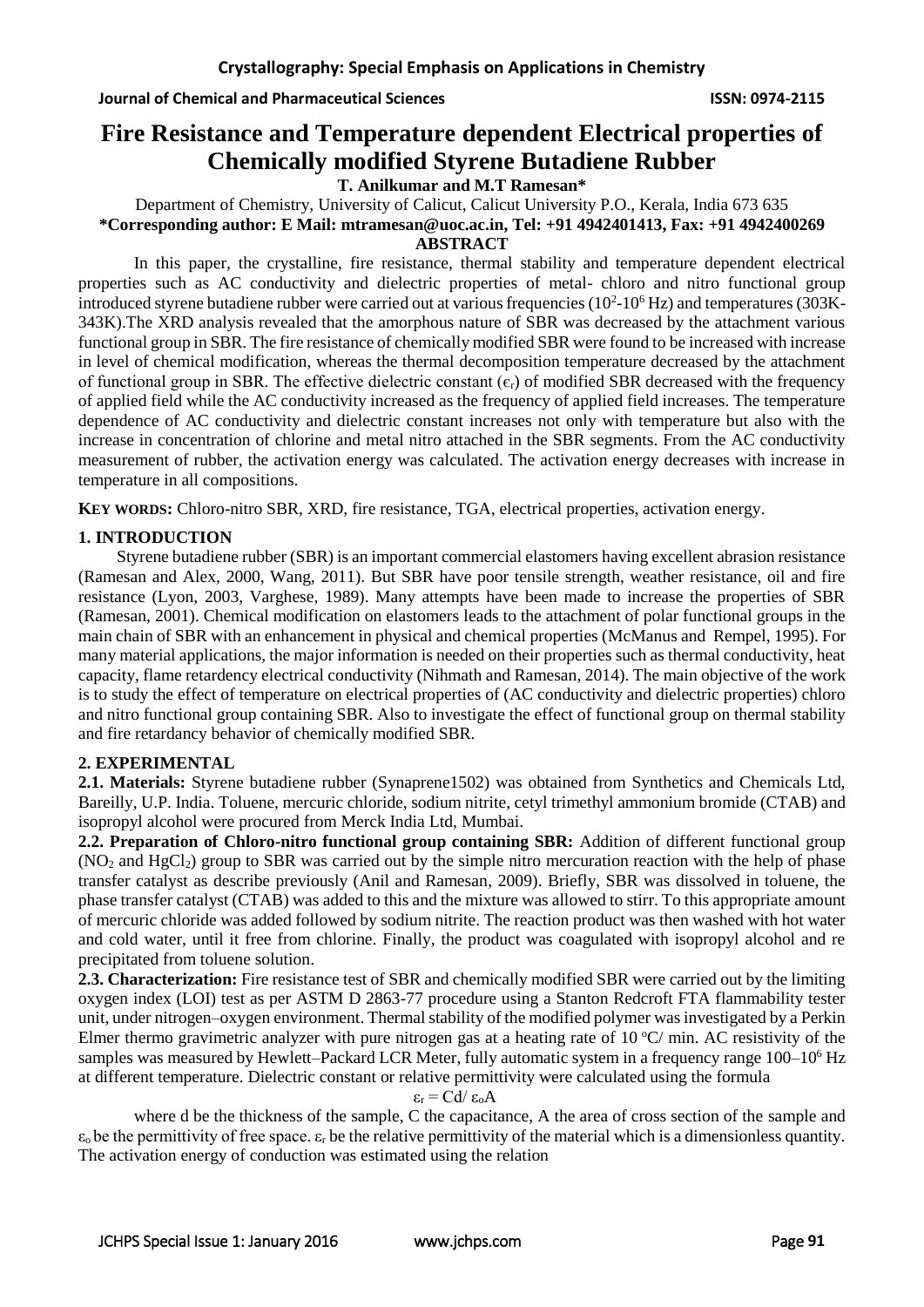#### **Crystallography: Special Emphasis on Applications in Chemistry**

#### **Journal of Chemical and Pharmaceutical Sciences ISSN: 0974-2115**

$$
\sigma_{ac} = \sigma_o \exp(-E_{\alpha}/kT)
$$

Where  $\sigma_0$  is a constant,  $E_a$  is the activation energy, k is Boltzmann's constant and T is the absolute temperature.

#### **3. RESULTS AND DISCUSSION**

**3.1. XRD analysis:** X-ray diffraction studies are employed to study the chemical composition and the crystalline nature of chemically modified and unmodified SBR, is given in Figure 1. The XRD of pure SBR shows a broad amorphous diffraction peak at  $2\theta = 19.7^\circ$ . It is observed from the figure that the functional group introduced SBR shows the diffraction pattern at  $2 \theta = 17.1$ ,  $21.74$ ,  $26.21$ ,  $30.6$ ,  $35.4$ ,  $40.2$  and  $54.84$  ° indicating the semi crystalline nature of the polymer. This means that the functional groups are uniformly attached into the *trans-* butadiene unit of SBR. Also the amorphous peak of chemically modified SBR is found to be shifted to a lower XRD region *ie.,* from  $2 \theta = 19.7^{\circ}$  to 18.4<sup>0</sup> with a decrease in intensity of the amorphous region. The shift in diffraction peak with decrease in intensity of chemically modified SBR indicated that the functional groups are regularly attached in the main chain of SBR (Ramesan and Lee, 2008).



**Figure.1.XRD patterns of SBR and chemically modified SBR**

**3.2. Fire resistance:** Fire resistance of SBR and functional group containing SBR were measured in terms of Limiting Oxygen index (LOI) value. The LOI values of SBR and chemically modified SBR is shown in Figure 2. LOI is the minimum amount of oxygen that supports the combustion of elastomer. The results from LOI showed that chemical modification on SBR imparts better flame resistance value (LOI) compared to pure SBR. The better flame retardancy indicated that the metal chloro and  $NO<sub>2</sub>$  ash in modified SBR could enhances the fire resistance of polymer. Improved fire resistance of the polymer can be described by the thermal insulation of flame retardant elements present in the polymer. When the polymer is burned the chlorine present inside the macromolecular chain is decomposed to chlorine ash and this ash covered the remaining elastomer after the decomposition of chlorine. So the covered ash prevented the combustion between the polymer and oxygen that cause a higher LOI value for modified polymer. The lower LOI value of SBR is due to absence of flame retardant elemnets in the polymer.



**Figure 2. Fire resistance behavior of SBR and chemically modified SBR**

**3.3. Thermal stability:** The thermal degradation behavior (TGA) of SBR and 10% chlorine containing chemically modified SBR are given in Figure 3.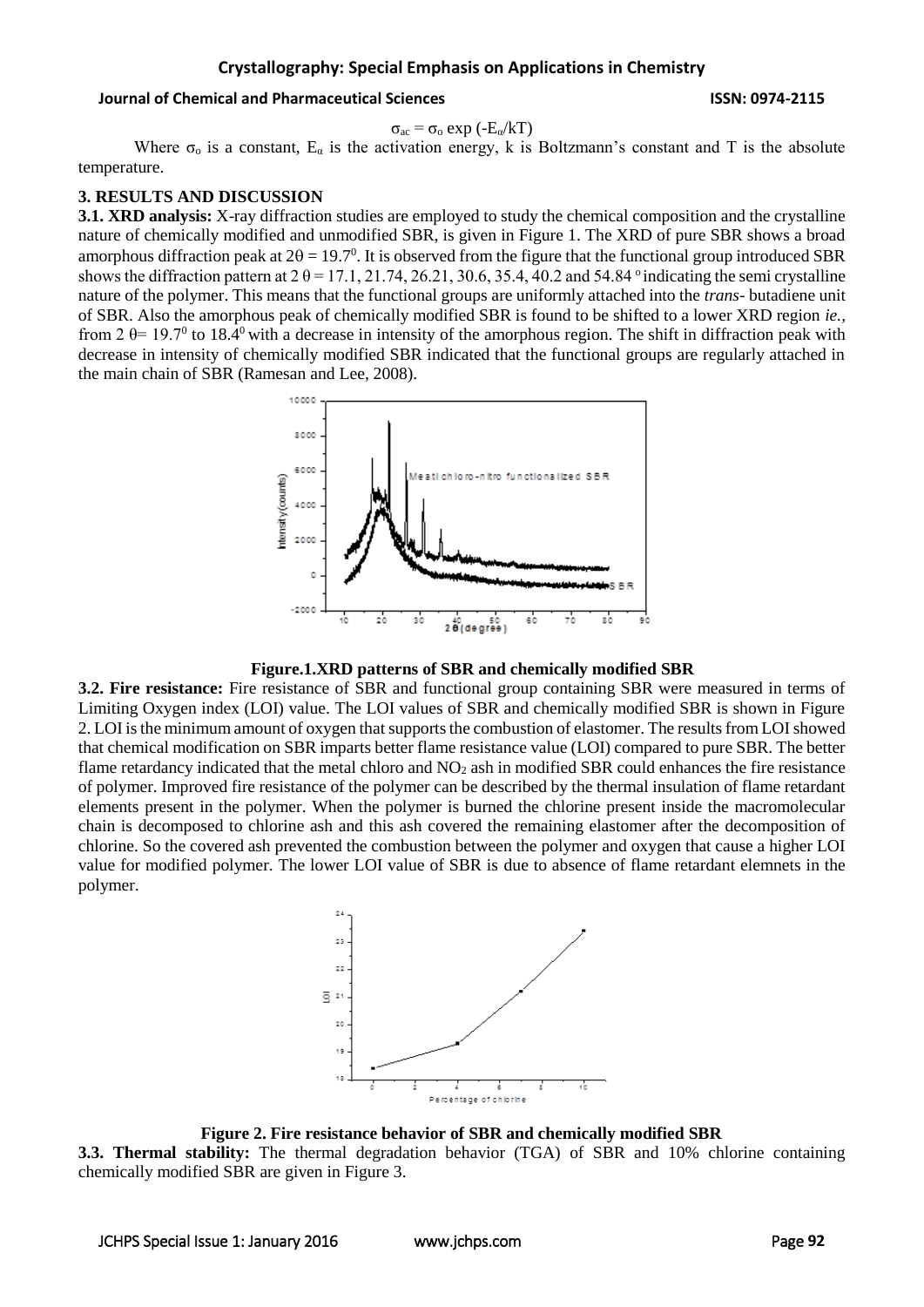

#### **Figure.3.Thermal degradation curve of SBR and functional group introduced SBR**

It can be seen that SBR shows a single stage decomposition at  $414 \text{ °C}$  where as the different functional group containing SBR exhibited two stages of thermal degradation. The initial stage of weight loss of modified SBR is at 210  $^{\circ}$ C, attributed to the removal of chloro and nitro functional group from the main chain of SBR. The second weight loss at 210  $\degree$ C, assigned to the decomposition of the remaining polymer chain. It is interesting to see that the percentage of final char residue of the chemically modified sample is 55 % while SBR is only 37%. Higher amount of char residue remained at 500  $\degree$ C indicated that modified elastomer have better flame retardancy than pure SBR. Hence it can be concluded that the chemical modification can impart better flame retardency to SBR.

**3.4. AC conductivity:** The AC conductivity of metal chloro-nitro functional group containing SBR was evaluated with varying function of temperature and frequency and it is illustrated in Figure 4.

From the graph, an increase in AC conductivity value of polymeric system is observed with increase in temperature. It can be seen from the figure that the increase in conductivity is more sensitive at higher temperature and frequency region for modified SBR. The higher conductivity with increase in temperature would be attributed to the polaron hopping by the thermal excitation of macromolecular molecules (Ramesan and Pradyumnan, 2011). **3.5. Activation Energy:** The plots of AC conductivity versus temperature of chemically modified SBR with different content of chlorine (3, 5 and 10 %) are given in Figure 5-7. The activation energy of the conductivity is influenced by temperature, which is the minimum energy required to overcome potential barrier in the composite system. The linear regression of the Arrhenius plot log  $\sigma_{ac}(S/cm)$  versus1000/T (K<sup>-1</sup>) gives the slope of  $E_{\alpha}$  values. The increment in temperature provides an increase in free volume and segmental mobility. These two entities permits free charges to hop from one site to another thus increase conductivity. The conductivity increases with temperature indicates more ions gained kinetic energy via thermally activated hopping of charge carriers between trapped sites, which is temperature dependence. The sharp increase of AC conductivity between the temperatures from 303 K to 343 K can be attributed to large heat energy absorbed by the samples and thus induce mobility of electrons (Ramesan, 2015). It is suggested that in this region, the band gap between valence band and conduction band is reduce significantly and provide easiness for electrons to hopping from valence band to conduction band and hence gives higher AC conductivity values as compared to other temperature. From Table 1, the activation energy of elastomer decreases with increase in level of chemical modification on SBR.

**3.6. Dielectric constant:** Figure 8 shows the dielectric constant of metal chloro-nitro SBR with different level of chemical modification at different temperature were measured within the frequency range of  $10^2$ - $10^6$  Hz. Dielectric constant is used to characterize the molecular relaxation and it is the measure of energy stored in a sample during the cyclic relaxation (Subbaraj, 2014).

It is obvious that the dielectric value of polymer is increases with increase in temperature whereas the magnitude of dielectric property decreases with increase in frequencies. From the figure it is also evident that the dielectric constant increases with increase in the level of chemical modification. This would be explained by the increase in polarity of elastomer in the interfacial region. As the level of chemical modification increases, more and more functional groups are attached to the main chain of SBR, that leads to strong polar-polar interaction in the macromolecular chain of SBR that eventually boost the dielectric properties (Ramesan, 2014, Ramesan, 2014). The chemical modification on SBR imparts good fire resistance, AC conductivity and dielectric properties,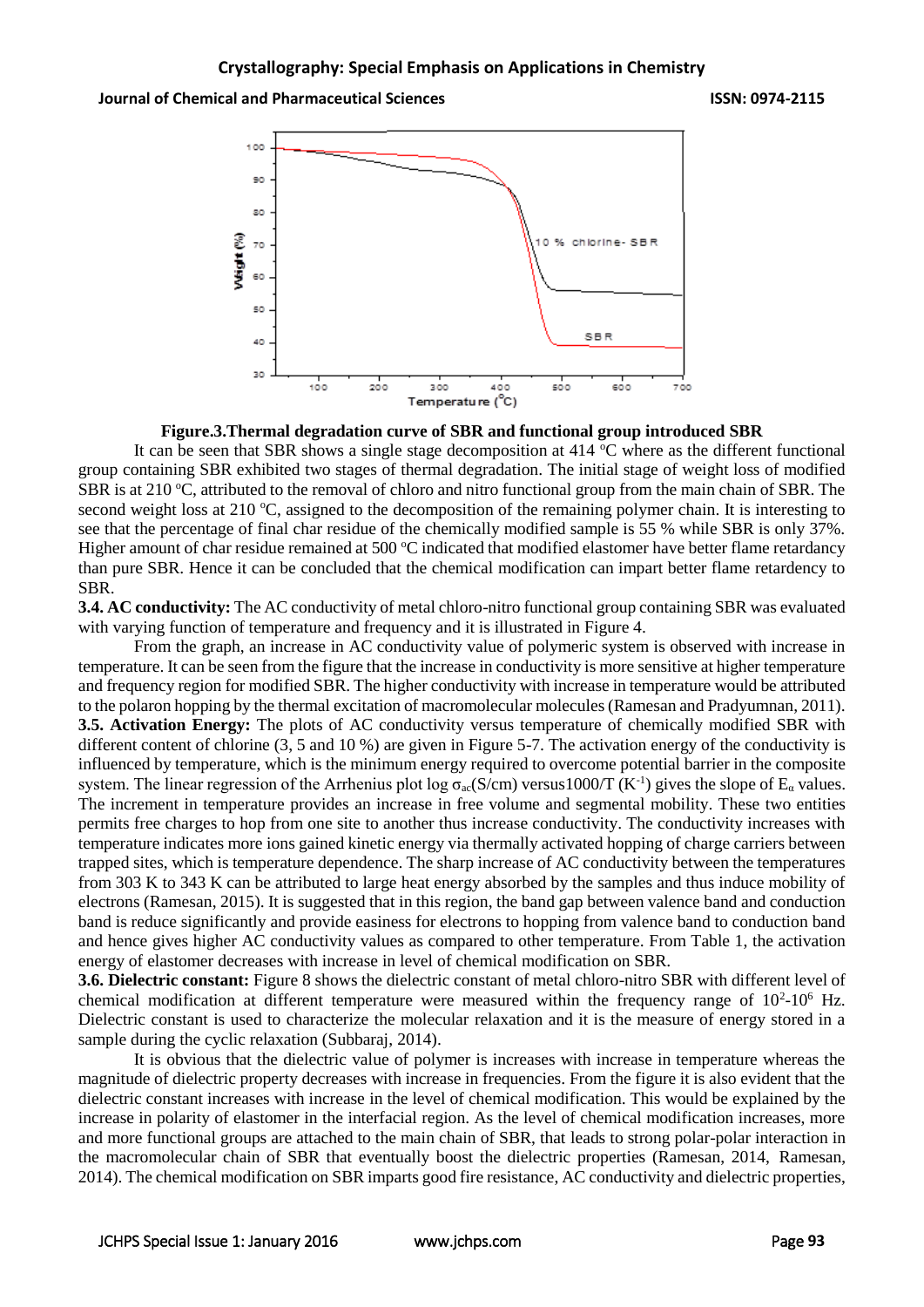#### **Journal of Chemical and Pharmaceutical Sciences ISSN: 0974-2115**

which indicated that the developed metal nitro-chloro SBR can be used in various applications indicating antiseptic coating, anticorrosion application and antistatic coating.



**Figure.4.AC conductivity of MSBR with different content of Cl @ various temperatures**



**Figure.5. Variation of log**  $\sigma_{AC}$  **with 1000/T (K<sup>-1</sup>) of 3% Cl sample**



**Figure.6.Variation of log σAC (σAC in S/cm) with 1000/T (K-1 ) of 5 % Cl sample**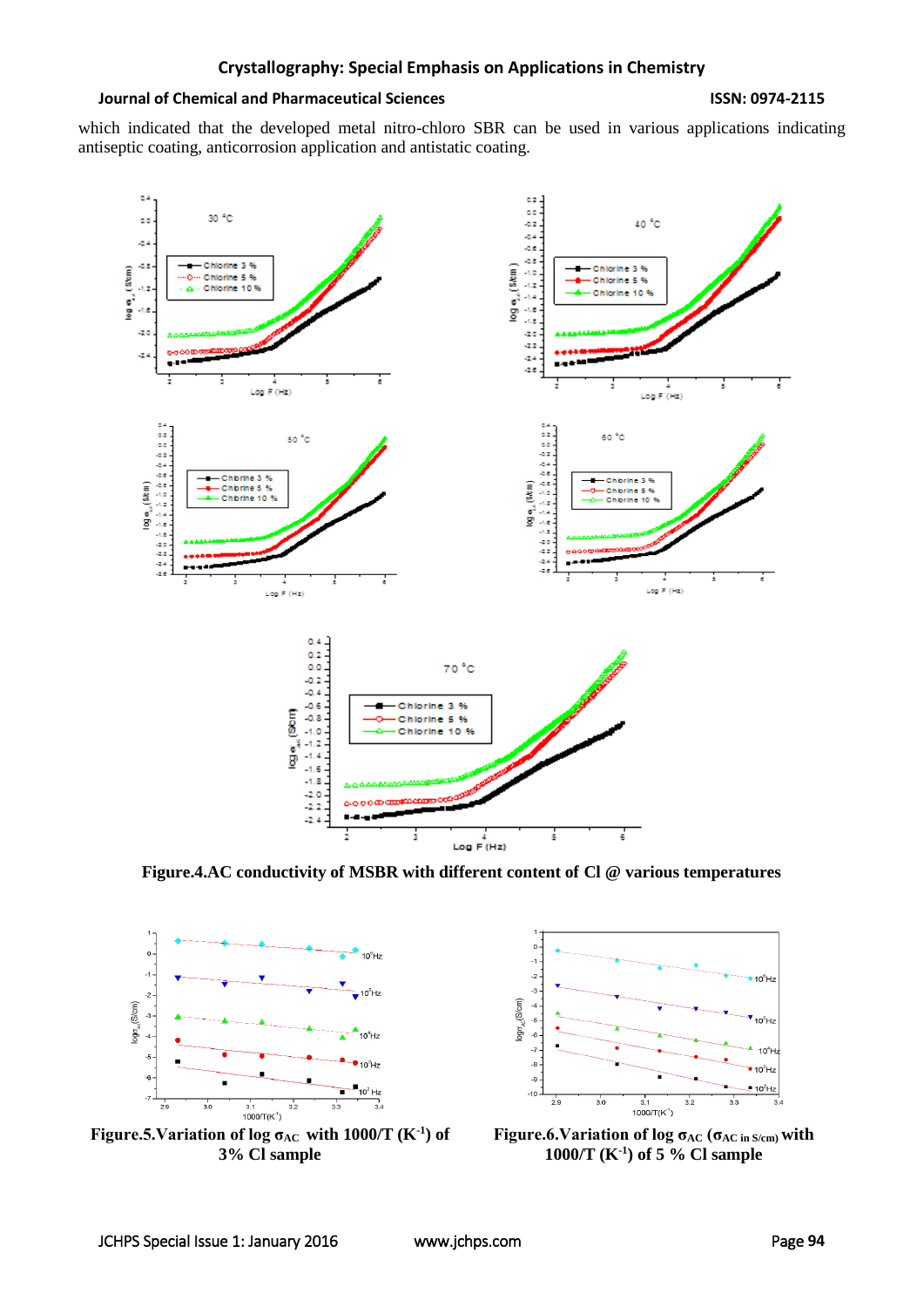

**Figure.7.Variation of log σAC (σAC in S/cm) with 1000/T (K-1 ) of 10% Cl sample Table.1.Activation energy of chemically modified SBR with different level of modification (with different % of chlorine)**

| <b>Samples</b> | <b>Frequencies (Hz)</b> |                 |                 |                 |                 |
|----------------|-------------------------|-----------------|-----------------|-----------------|-----------------|
|                | 10 <sup>2</sup>         | 10 <sup>3</sup> | 10 <sup>4</sup> | 10 <sup>5</sup> | 10 <sup>6</sup> |
| Chlorine 3 %   | $-2.63$                 | $-2.12$         | $-2.01$         | $-1.63$         | $-1.48$         |
| Chlorine 5 %   | $-6.530$                | $-5.672$        | $-5.216$        | $-4.757$        | $-4.103$        |
| Chlorine 10 %  | $-9.147$                | $-8.84739$      | $-7.95698$      | $-6.677$        | $-5.99156$      |



**Figure.8.Dielectric constant of modified SBR at different temperatures**